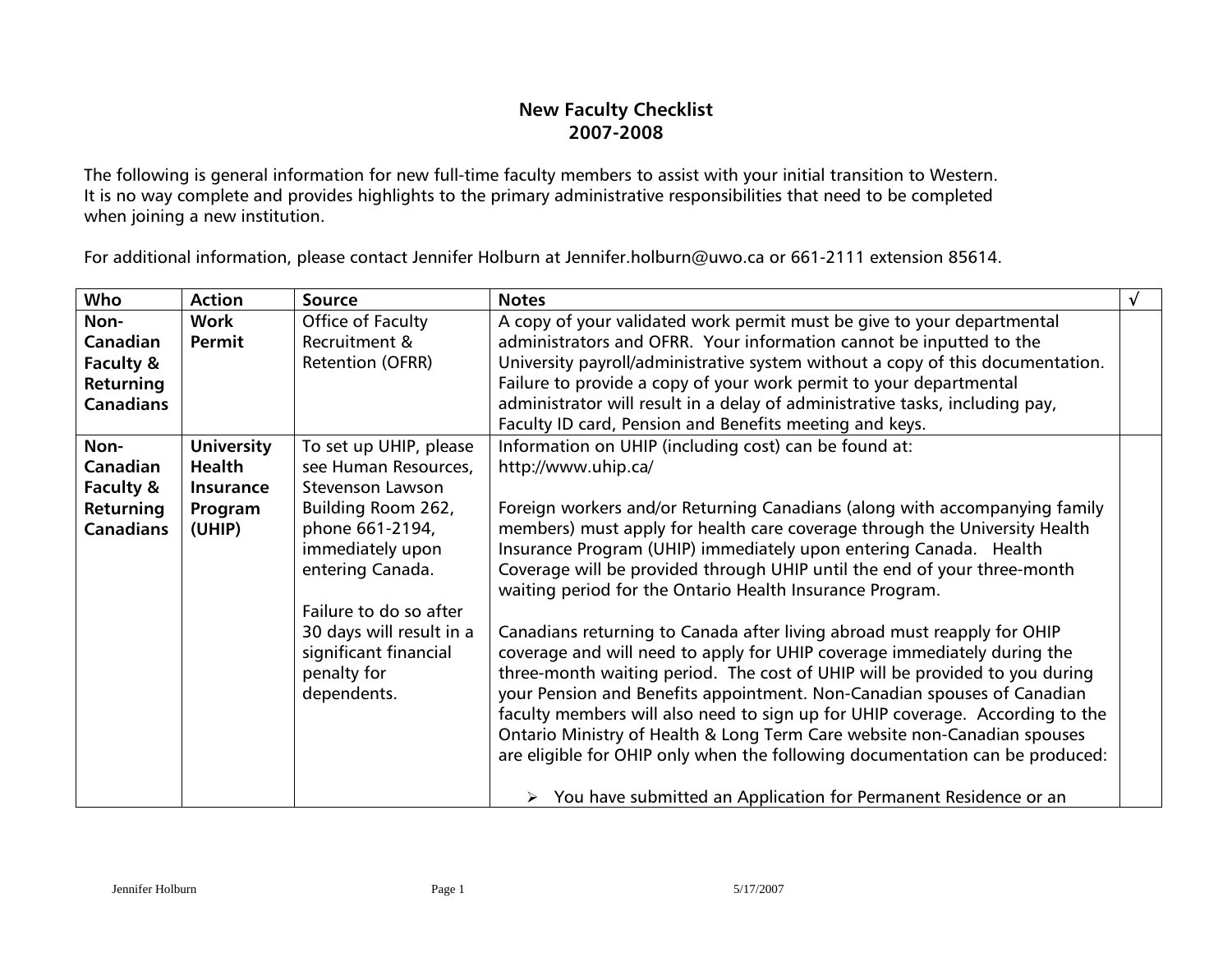|                                                                |                                                                   |                                                                                                                                                                                                                                                                                 | Application for Landing and have been confirmed by Citizenship and<br>Immigration Canada as having satisfied the medical requirements for<br>landing<br>$\triangleright$ You are a foreign worker who holds a valid work permit or employment<br>authorization which names a Canadian employer situated in Ontario<br>and your prospective occupation and is valid for at least six months                                                                                                                                                                                                                                                                                |
|----------------------------------------------------------------|-------------------------------------------------------------------|---------------------------------------------------------------------------------------------------------------------------------------------------------------------------------------------------------------------------------------------------------------------------------|---------------------------------------------------------------------------------------------------------------------------------------------------------------------------------------------------------------------------------------------------------------------------------------------------------------------------------------------------------------------------------------------------------------------------------------------------------------------------------------------------------------------------------------------------------------------------------------------------------------------------------------------------------------------------|
| Non-<br>Canadian<br>Faculty &<br>Returning<br><b>Canadians</b> | <b>Ontario</b><br><b>Health</b><br>Insurance<br>Program<br>(OHIP) | Individuals new to<br>Ontario must obtain a<br>health card. This card<br>can be obtained from<br>the OHIP office located<br>at 217 York Street (at<br>Clarence), 5th Floor<br>(Monday, Tuesday,<br>Thursday, Friday 8:30<br>am - 5:00 pm,<br>Wednesday 8:30 am -<br>$6:00$ pm). | Information on OHIP can be found at<br>http://www.health.gov.on.ca/english/public/program/ohip/ohip mn.html<br>To apply for OHIP, please bring the following documents:<br>$\triangleright$ Validated work permit<br>Proof of Ontario residency (e.g., Driver's license, bank statement)<br>$\blacktriangleright$<br>Proof of identity (e.g., Social Insurance Number, with signature)                                                                                                                                                                                                                                                                                    |
| <b>All New</b><br><b>Full-time</b><br><b>Faculty</b>           | Pension &<br><b>Benefits</b>                                      | Room 206, Stevenson-<br>Lawson Building.<br>661-2194 x82194                                                                                                                                                                                                                     | You will need to meet with a Pension & Benefits Consultant prior to your first<br>pay being issued by the University. To do this, please contact Pension &<br>Benefits during your first week at the University.<br>In order to meet with Pension and Benefits, your employment information<br>must be on the payroll system, so please confirm with your department prior<br>to setting up the appointment. For non-Canadians, you must have supplied<br>your department with a copy of your work permit in order for your information<br>to be inputted onto the system.<br>Failure to meet with Pensions and Benefits in a timely manner will result in a<br>late pay. |
| <b>All New</b>                                                 | <b>Staff</b>                                                      | Application form:                                                                                                                                                                                                                                                               | The Clinic provides health care services to University faculty and staff members                                                                                                                                                                                                                                                                                                                                                                                                                                                                                                                                                                                          |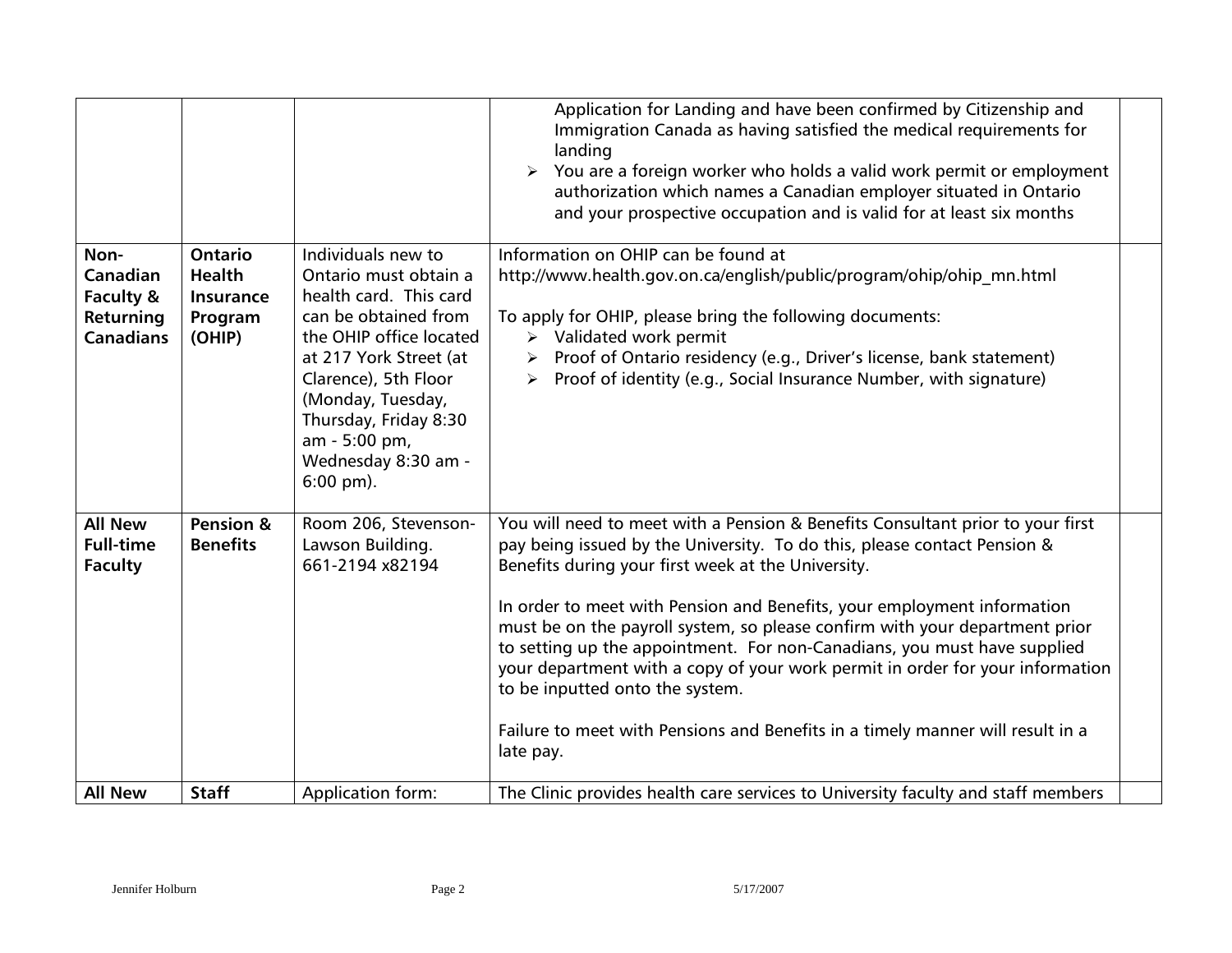| <b>Full-time</b><br><b>Faculty</b>                                             | /Faculty<br>Family<br><b>Practice</b><br><b>Clinic</b> | http://shsweb.shs.uwo.<br>ca/fpc/eligible.htm                                                                                                                                                                  | and their spouses and children who do not currently have a family physician.<br>Presently, the medical staff is comprised of three family physicians, two<br>females and one male.<br>These physicians have hours on Tuesdays, Wednesdays and Fridays. Additional<br>hours will be added as the available times are filled. The Family Practice Clinic<br>will attempt to address your preference with respect to physician gender but<br>they are unable to guarantee your preference.<br>Located on the lower level of the UCC                                                                                                                                                                                                       |
|--------------------------------------------------------------------------------|--------------------------------------------------------|----------------------------------------------------------------------------------------------------------------------------------------------------------------------------------------------------------------|----------------------------------------------------------------------------------------------------------------------------------------------------------------------------------------------------------------------------------------------------------------------------------------------------------------------------------------------------------------------------------------------------------------------------------------------------------------------------------------------------------------------------------------------------------------------------------------------------------------------------------------------------------------------------------------------------------------------------------------|
| Non-<br>Canadian<br><b>Faculty</b><br>members                                  | <b>Social</b><br><b>Insurance</b><br><b>Number</b>     | Applications can be<br>obtained in person at<br>the London Human<br><b>Resources Centre</b><br>located at 120 Queen's<br>Ave., (corner of Talbot<br>& Queens) from 8:30<br>a.m. to 4:00 p.m.<br>$(645-4580)$ . | Foreign academics must apply for a Social Insurance Number (SIN) immediately<br>upon entering Canada. Failure to obtain a SIN will result in lack of payment of<br>salary, including benefits.<br>The application form for a Social Insurance Card can be downloaded from the<br>following site:<br>http://www.hrsdc.gc.ca/asp/gateway.asp?hr=en/cs/sin/010.shtml&hs=sxn.<br>You will need your passport and you will be given a temporary SIN number<br>that will have an expiry date if you are a temporary worker. All 900 series<br>Social Insurance Numbers will only be valid for the length of the employee's<br>work visa, to a maximum of five years, under recent changes to the<br><b>Employment Insurance Regulations.</b> |
| All Full-<br>time<br><b>Faculty</b><br><b>Members</b>                          | <b>Faculty ID</b><br>Card                              | Room 190, Stevenson-<br>Lawson Building.                                                                                                                                                                       | You will need your faculty ID number as well as a piece of photo identification<br>to obtain your ID card.<br>You will do this once your information has been put on the system and you<br>have an employee number.                                                                                                                                                                                                                                                                                                                                                                                                                                                                                                                    |
| <b>All Full</b><br>time<br><b>Faculty</b><br><b>Members</b><br><b>All Full</b> | <b>Moving</b><br><b>Allowance</b><br><b>Keys</b>       | Departmental<br>Administrator<br>Room 133, Services                                                                                                                                                            | In accordance with the allowance stipulated in your letter of appointment,<br>original receipts for travel and accommodations for the move to London<br>should be submitted via a travel expense report to the Departmental<br>administrator. Deadline is April 30 of the following year.<br>A key requisition from your departmental administrator and your Faculty ID                                                                                                                                                                                                                                                                                                                                                                |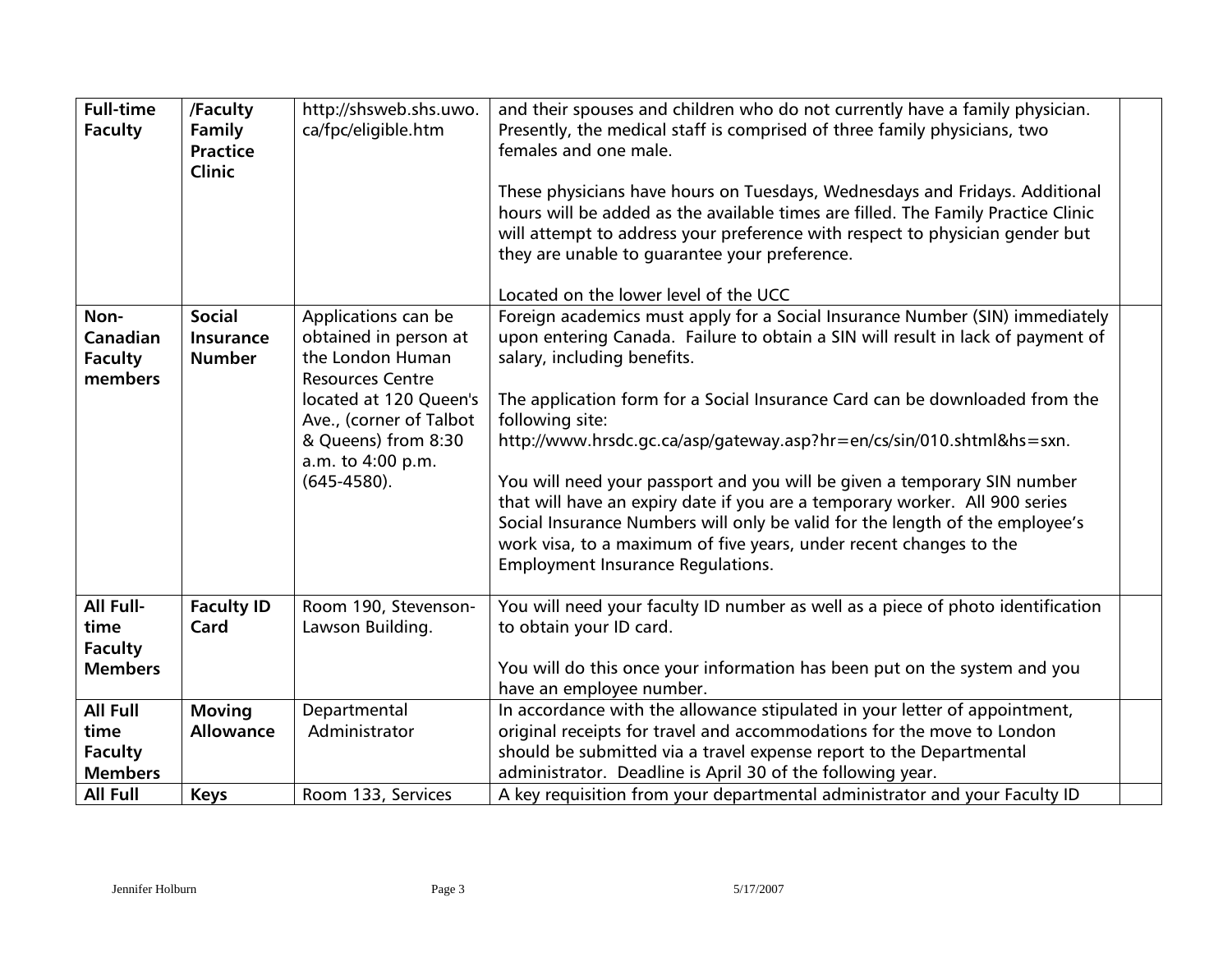| time<br><b>Faculty</b>                                      |                                                                   | <b>Building</b>                                 | card is required to pick up keys.                                                                                                                                                                                                                                                                                                                                                                                                                                                                                                                                   |
|-------------------------------------------------------------|-------------------------------------------------------------------|-------------------------------------------------|---------------------------------------------------------------------------------------------------------------------------------------------------------------------------------------------------------------------------------------------------------------------------------------------------------------------------------------------------------------------------------------------------------------------------------------------------------------------------------------------------------------------------------------------------------------------|
| <b>Members</b>                                              |                                                                   |                                                 |                                                                                                                                                                                                                                                                                                                                                                                                                                                                                                                                                                     |
| <b>All Full</b><br>time<br><b>Faculty</b><br><b>Members</b> | <b>Parking</b>                                                    | Room 15, Services<br><b>Building</b>            | More information on parking locations, rates and applications can be found at<br>www.uwo.ca/parking.                                                                                                                                                                                                                                                                                                                                                                                                                                                                |
| All Full<br>time<br><b>Faculty</b><br><b>Members</b>        | <b>Telephones</b>                                                 |                                                 | <b>Western Directory:</b><br>www.uwo.ca/westerndir/<br>Setting up the OCTEL Voice Messaging System:<br>Initial voice mail password is the 5 digit extension number of your telephone<br>number. The voice mail system will prompt you to change this password during<br>the tutorial on your initial logon.<br>Logging onto the system: Dial the internal system number 83000, or press<br>message key, enter your personal password. Please select menu options to<br>record a greeting, record your name, changer your password, or listen to your<br>message(s). |
| All Full<br>time<br><b>Faculty</b><br><b>Members</b>        | Email                                                             | OFRR/ITS                                        | Confirmation of your username and password will be sent to you c/o your<br>home department. Be sure to activate your account through this ITS website:<br>www.uwo.ca/its/accounting/ITS-AUP.html.                                                                                                                                                                                                                                                                                                                                                                   |
| All Full<br>time<br><b>Faculty</b><br><b>Members</b>        | <b>Faculty of</b><br>Graduate<br><b>Studies</b><br>Membershi<br>р | www.uwo.ca/grad/                                | Information on membership and the nomination-credentials process for the<br><b>Faculty of Graduate Studies</b>                                                                                                                                                                                                                                                                                                                                                                                                                                                      |
| All Full<br>time<br><b>Faculty</b><br><b>Members</b>        | <b>Research</b><br><b>Grants</b>                                  | <b>Research Services</b><br>www.uwo.ca/research | External and internal funding opportunities for faculty.                                                                                                                                                                                                                                                                                                                                                                                                                                                                                                            |